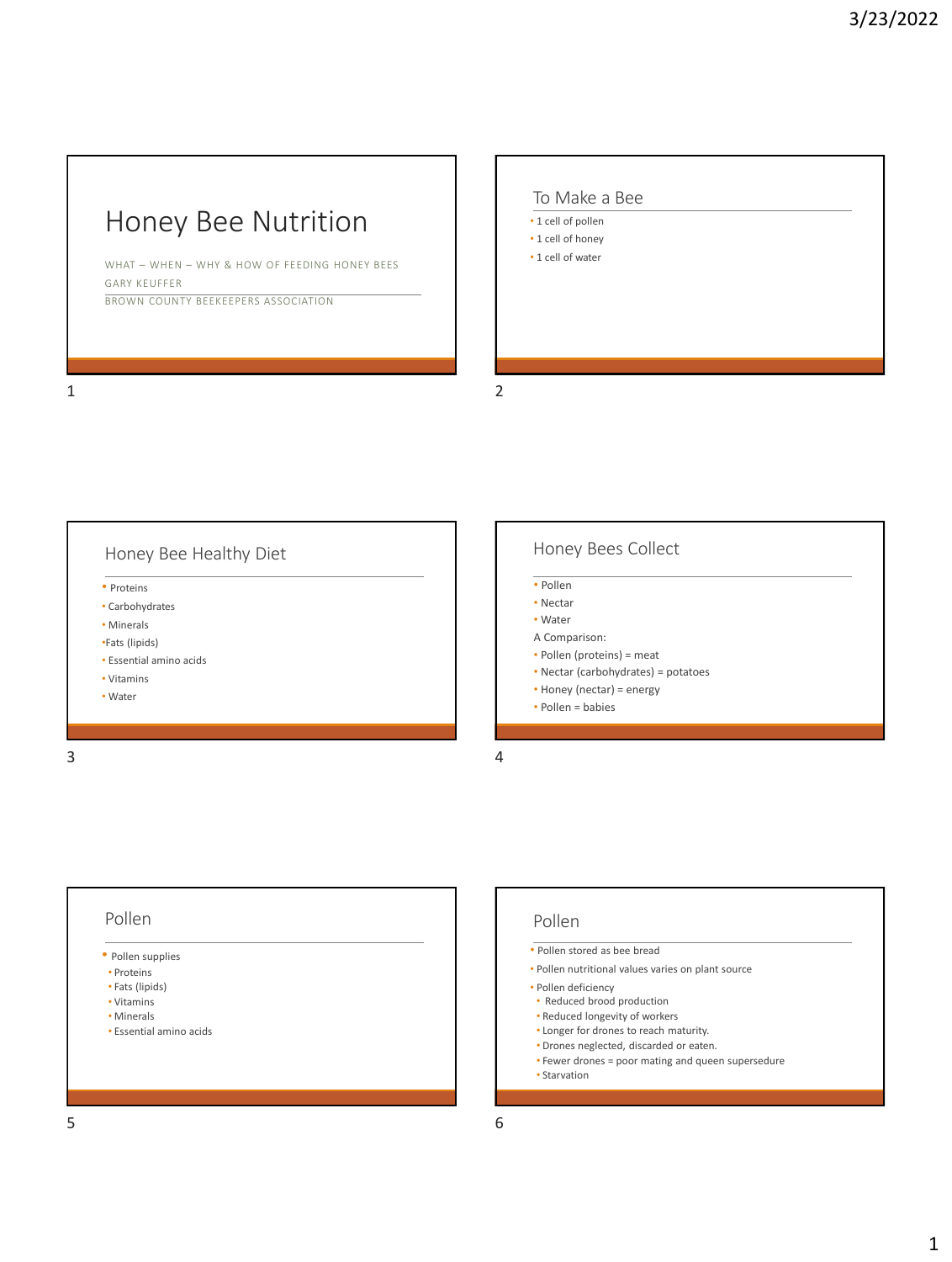#### Pollen

- Pollen consumption
- 1 pound of pollen will develop + 4000 bees
- A strong colony will consume 44 to 70 pounds of pollen annually to produce 200,000 bees a year.



#### Pollen

- Crude protein estimated protein level in pollen
- Healthy pollen % of crude protein (CP%) = 30%+
- Minimum Pollen CP% ranges from 20% to 25%

 $7$ 

#### Common Pollen Sources

- Buckwheat 11% CP (crude protein) min (AA) amino acids
- Raspberry / blackberry 20% CP min AA
- Blueberry 14% CP min AA
- Pear 26% CP min AA • Alfalfa – 21% CP min AA
- Clover 25% CP min AA
- Corn 15% CP min AA
- Pine 7% CP min AA
- Almond 26% CP min AA
- 
- To provide 10 grams of protein the workers must collection 48 grams of 30% CP or 72 grams of 20% CP protein

#### Nectar

- Nectar is processed into honey.
- Sugar content in nectar ranges between 4% to 60% based on floral source
- Nectar and sugar concentrations between 30% to 50% maximize collection response.
- Sugars in nectar in order of preference
- Sucrose • Glucose
- Fructose
- Honey nectar is converted by enzymes allowing sucrose to be inverted into glucose and fructose
- Honey is 95% to 99% glucose and fructose.
- 

 $9$  10

#### Honey Consumption

- Annual honey consumption per hive can be as high as 15 gallons or 150 pounds a year.
- 1 worker requires 14 mg sugar / day. (Note: 1 teaspoon contains 4000 mg)
- 50,000 worker colony requires 1 pound of sugar or 0.5 gal of 1:1 light syrup / day for adult bees.
- 50,000 worker colony requires 350 pounds of sugar / year.

#### Water

- Dilute honey
- Maintain humidity within the hive.
- Maintain temperature in the brood area • Larval food contains up to 66% water
- Source of minerals
- 
- Bees collect but do not store
- Collect as needed from the nearest sources
- Use 0.5 to 1 gallon per colony every day in the hot summer • Honey requires 8 gallons of water to make 1 gallon of honey.
-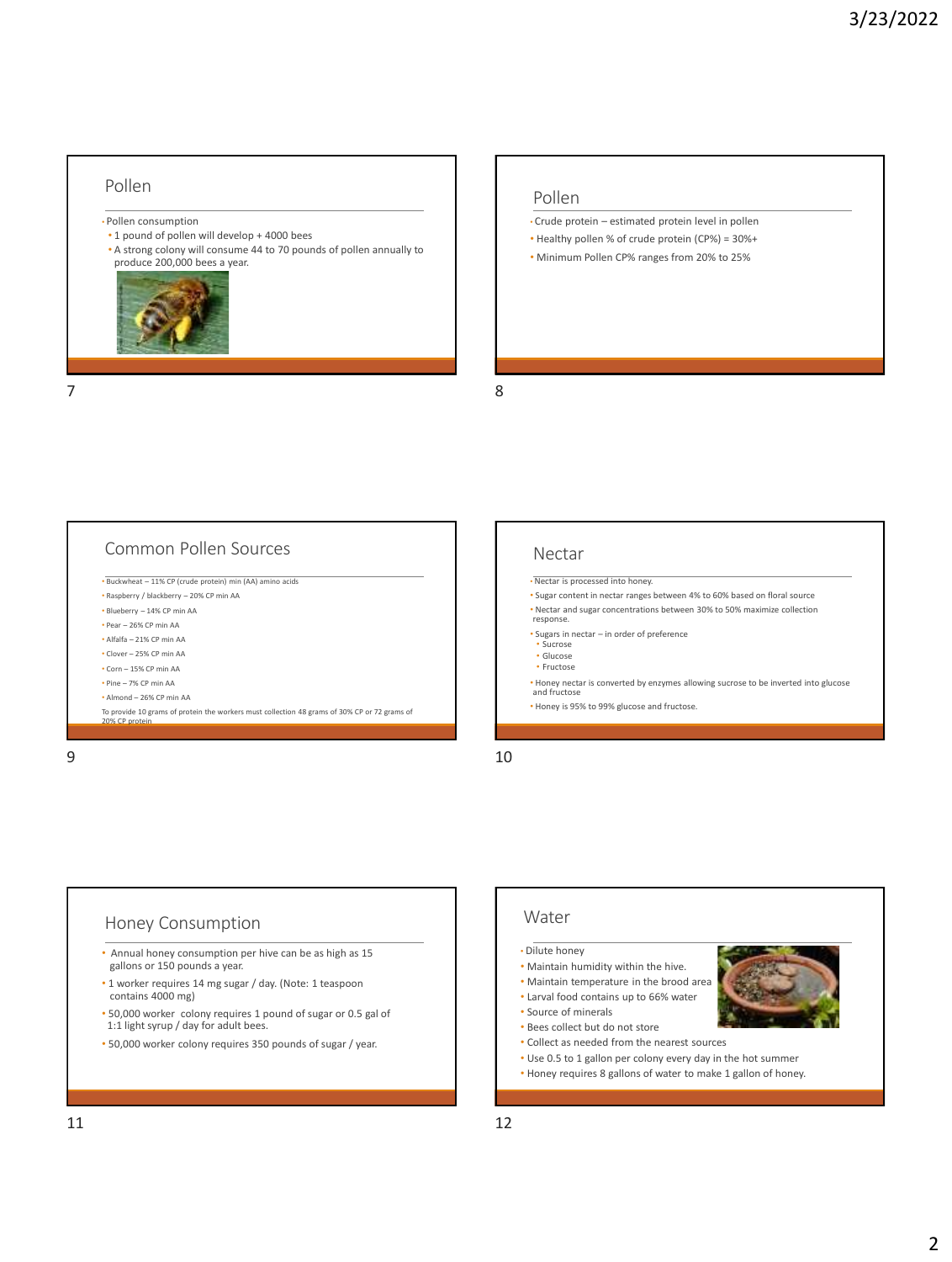#### Pollen Feeding – What?

• Pollen – protein for bees • Harvested pollen

• Palatability – bees will consume it

• Pollen substitute

• Digestibility



• Balanced – Amino acids / crude protein • 5% real pollen in substitutes is recommende

(Note: Trapping pollen reduces swarming.)

## Pollen Feeding – Why?

- Lack of pollen varieties monoculture crops
- Weather issues no flora / restricts access
- Stimulates brood production

13 14

#### Sugar Feeding – What?

- Sugar carbohydrates for bees • White granulated – cane or beet?
- Not brown or powder
- High fructose corn syrup
- Largely used in commercial operations • If it safe / healthy?

Sugar Feeding – Why? • Avoid stancetic •Bee package • Establishing a hive – nuc • Lack of forage • Weather issues • Removed to much honey • Need to increase bees – spring and fall Notes: Poor feeding practices result in robbing. Too much / too quickly – swarming Don't feed with honey suppers Essential oils [Honey-B Healthy] enhance bee fee

 $15$  and  $16$ 





 $17$  and  $18$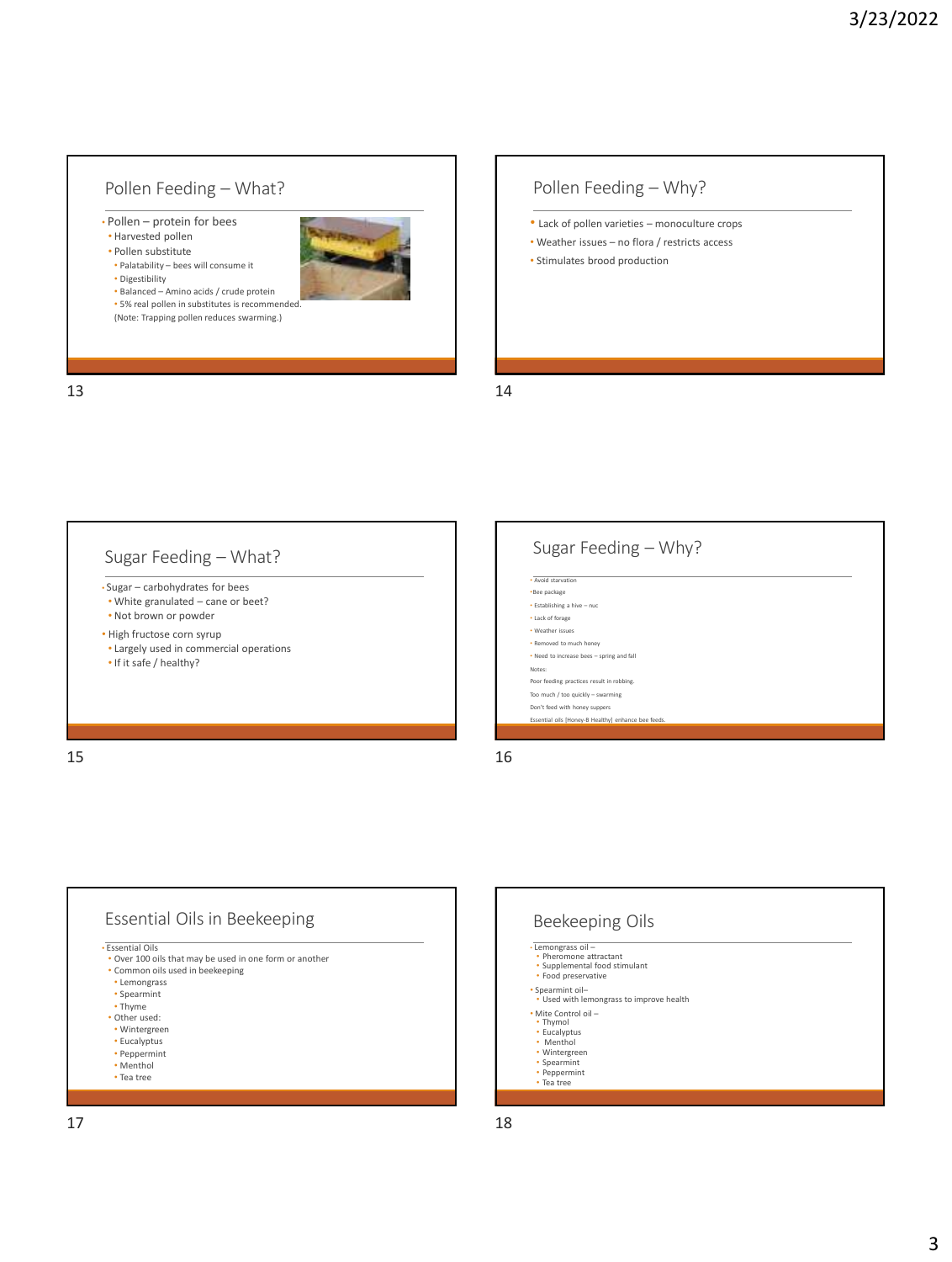#### Sugar Feeding – When? • Spring: March – April – May • 1:2 one sugar to two water. Very light. Stimulates the queen to lay eggs and bees to draw comb • Summer: June – July – August • 1:1 one sugar to one water. Medium. Artificial nectar to feed brood and draw comb. • Fall: September – October – November • 2:1 two sugar to one water. Heavy. Fall or early winter honey substitution to feed your bees. (Note: One gallon of heavy syrup (2:1) may increase colony reserves by about 7 pounds.) 19 20









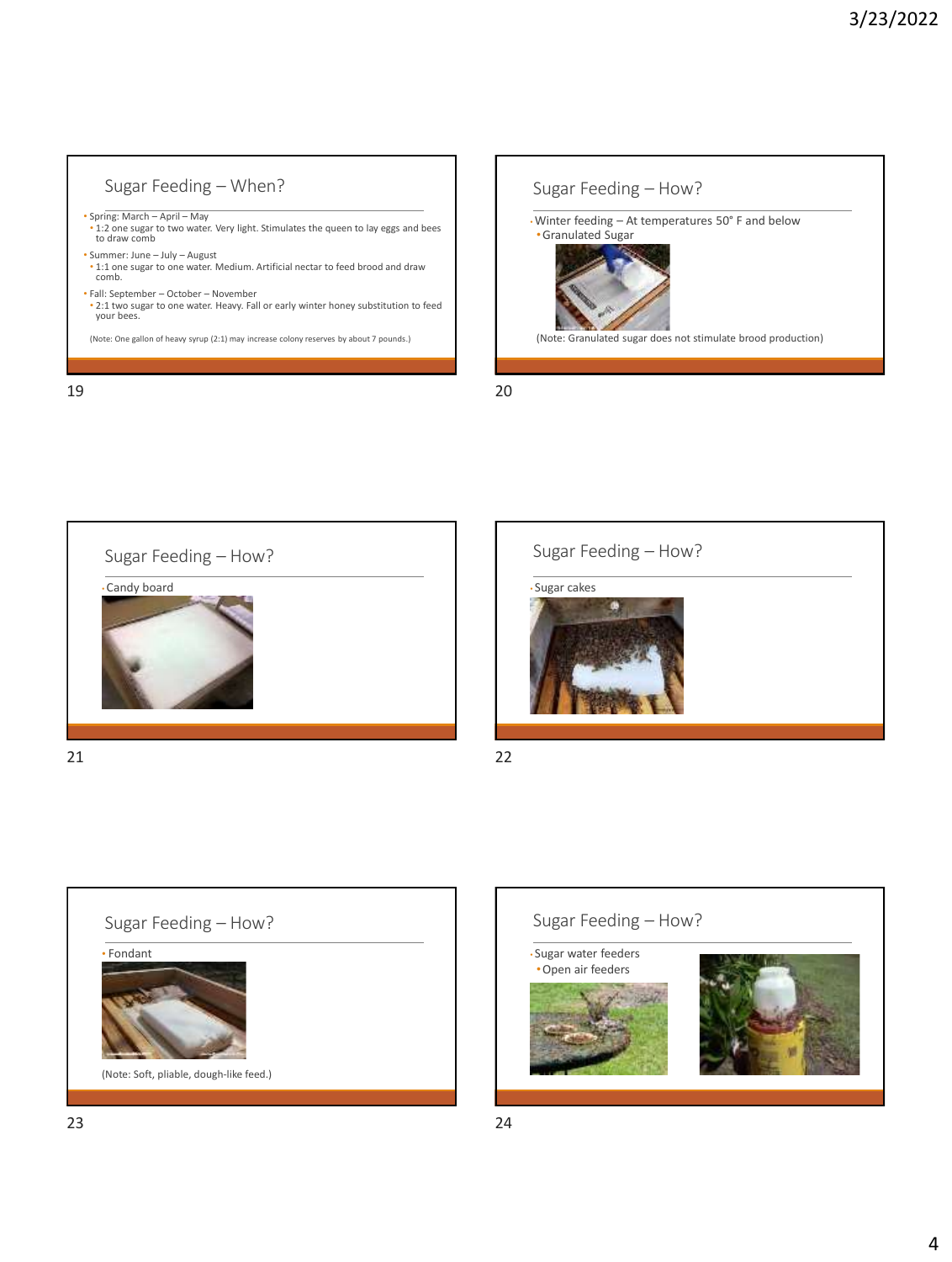

25 26